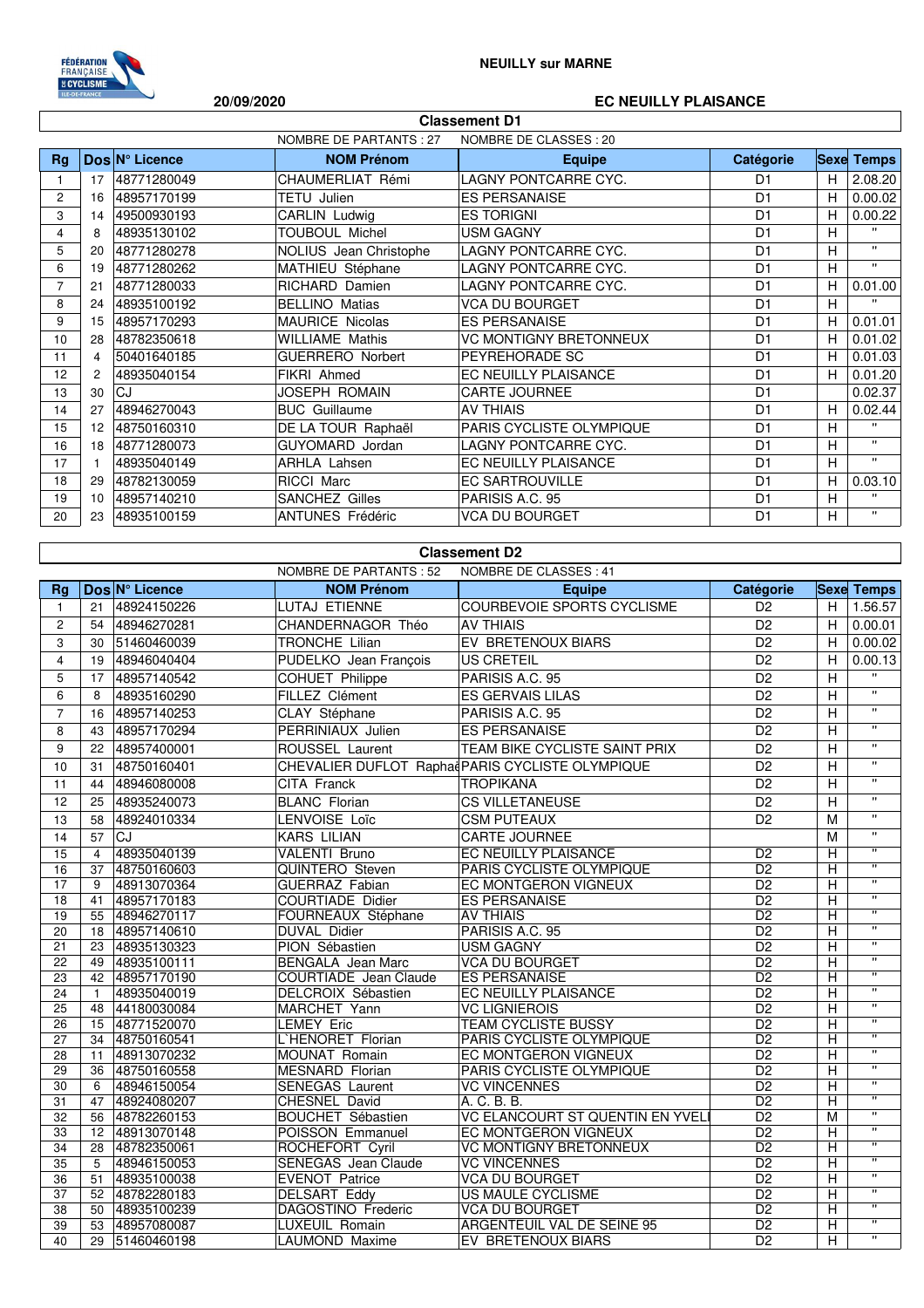| щ. | AI. | 71040232<br>AB<br>≖∪ | Clément<br>۔ MONانہ | VIL<br>AISE<br><b>COMBS</b><br>DED.<br>≟DALF<br>А | D <sub>2</sub> |  |  |
|----|-----|----------------------|---------------------|---------------------------------------------------|----------------|--|--|
|----|-----|----------------------|---------------------|---------------------------------------------------|----------------|--|--|

|                         | <b>Classement D3</b> |                |                               |                                      |                 |                |                         |  |  |
|-------------------------|----------------------|----------------|-------------------------------|--------------------------------------|-----------------|----------------|-------------------------|--|--|
|                         |                      |                | <b>NOMBRE DE PARTANTS: 54</b> | NOMBRE DE CLASSES : 53               |                 |                |                         |  |  |
| Rg                      |                      | Dos N° Licence | <b>NOM Prénom</b>             | <b>Equipe</b>                        | Catégorie       |                | <b>Sexe Temps</b>       |  |  |
| $\mathbf{1}$            | 28                   | 48957100162    | HENRIO Stéphane               | <b>AC VAL D'OISE</b>                 | D <sub>3</sub>  | H              | 1.35.03                 |  |  |
| $\overline{\mathbf{c}}$ | 14                   | 48957400016    | <b>LOTH Stephane</b>          | <b>TEAM BIKE CYCLISTE SAINT PRIX</b> | D <sub>3</sub>  | Н              | 0.00.13                 |  |  |
| 3                       | 44                   | 48924020107    | <b>LHUISSIER Gilbert</b>      | LES BLEUS DE FRANCE                  | $\overline{D3}$ | H              |                         |  |  |
| $\overline{4}$          | 22                   | 48782350066    | ROCHEFORT Michel              | <b>VC MONTIGNY BRETONNEUX</b>        | $\overline{D3}$ | H              | π                       |  |  |
| 5                       | 48                   | 48924010356    | MATHE Bruno                   | <b>CSM PUTEAUX</b>                   | D <sub>3</sub>  | M              | $\pmb{\mathsf{H}}$      |  |  |
| 6                       | 39                   | 48935300005    | <b>DESFEUX Sylvain</b>        | <b>US MONTFERMEIL</b>                | $\overline{D3}$ | н              | π                       |  |  |
| $\overline{7}$          | 54                   | CJ             | RAMEL ERIC                    | <b>CARTE JOURNEE</b>                 | D <sub>3</sub>  | M              | $\mathbf{H}$            |  |  |
| 8                       | 15                   | 48946160049    | <b>BOTTINI William</b>        | <b>UC BORDS DE MARNE</b>             | D <sub>3</sub>  | Н              | $\mathbf{H}$            |  |  |
| 9                       | 19                   | 48771080019    | SENET Frédéric                | <b>AS CHELLES</b>                    | D <sub>3</sub>  | н              | π                       |  |  |
| 10                      | 21                   | 48935340008    | <b>GAVELLE Michel</b>         | <b>CYCLING 4 FUN</b>                 | D <sub>3</sub>  | н              | $\mathbf{H}$            |  |  |
| 11                      | 6                    | 48935040087    | THEURET Marc                  | <b>EC NEUILLY PLAISANCE</b>          | D <sub>3</sub>  | Н              | π                       |  |  |
| 12                      | 33                   | 48750160626    | SOUMAN François               | PARIS CYCLISTE OLYMPIQUE             | D <sub>3</sub>  | Η              | $\mathbf{H}$            |  |  |
| 13                      | $\mathbf{1}$         | 48935040095    | DESESQUELLE William           | <b>EC NEUILLY PLAISANCE</b>          | D <sub>3</sub>  | Н              | $\mathbf{H}$            |  |  |
| 14                      | 11                   | 48946270020    | PERNA Julien                  | <b>AV THIAIS</b>                     | D <sub>3</sub>  | Н              | $\mathbf{H}$            |  |  |
| 15                      | 51                   | 48957070009    | <b>COLLEN Fabrice</b>         | <b>AS HERBLAY</b>                    | D <sub>3</sub>  | M              | $\mathbf{H}$            |  |  |
| 16                      | 30                   | 48957290047    | LE FOLL Didier                | <b>EC OSNY PONTOISE</b>              | $\overline{D3}$ | Н              | $\mathbf{H}$            |  |  |
| 17                      | 26                   | 48924200228    | <b>DE SANCTIS Luciano</b>     | CSM VILLENEUVE LA GARENNE            | D <sub>3</sub>  | Н              | $\mathbf{H}$            |  |  |
| 18                      | 3                    | 48935040148    | <b>LEGENTIL Serge</b>         | EC NEUILLY PLAISANCE                 | D <sub>3</sub>  | Н              | π                       |  |  |
| 19                      | 41                   | 48782160102    | MICHAELI Andre                | EC VELIZY 78                         | $\overline{D3}$ | н              | $\pmb{\mathsf{H}}$      |  |  |
| 20                      | 38                   | 48957120142    | <b>DERRIEN Yann</b>           | OLYMPIQUE C.V.O.                     | D <sub>3</sub>  | н              | π                       |  |  |
| 21                      | 35                   | 48946080028    | <b>TURPIN Olivier</b>         | <b>TROPIKANA</b>                     | D <sub>3</sub>  | Н              | $\mathbf{H}$            |  |  |
| 22                      | 36                   | 48935100206    | CHANTEUR José                 | <b>VCA DU BOURGET</b>                | D <sub>3</sub>  | Н              | π                       |  |  |
| 23                      | 50                   | 48758000195    | <b>GRIPPAI Pascal</b>         | <b>LICENCE INDIVIDUELLE</b>          | D <sub>3</sub>  | M              | π                       |  |  |
| 24                      | 49                   | 48924110384    | <b>GAGNEUR Xavier</b>         | <b>CSM CLAMART</b>                   | D <sub>3</sub>  | M              | $\mathbf{H}$            |  |  |
| 25                      | 40                   | 48924010309    | <b>KAROLEWICZ Willy</b>       | <b>CSM PUTEAUX</b>                   | D <sub>3</sub>  | н              | π                       |  |  |
| 26                      | 45                   | 48771150124    | DE OLIVEIRA Carlos            | <b>TEAM PELTRAX - CSD</b>            | D <sub>3</sub>  | Н              | $\mathbf{H}$            |  |  |
| 27                      | 32                   | 48750160248    | PERDRIEAU François            | PARIS CYCLISTE OLYMPIQUE             | D <sub>3</sub>  | Н              | $\mathbf{H}$            |  |  |
| 28                      | 24                   | 48957140187    | ROCHA Christian               | PARISIS A.C. 95                      | D <sub>3</sub>  | Н              | $\mathbf{H}$            |  |  |
| 29                      | 10 <sup>10</sup>     | 48946270104    | <b>MORATILLE Fabrice</b>      | <b>AV THIAIS</b>                     | $\overline{D3}$ | н              | π                       |  |  |
| 30                      | 55                   | <b>CJ</b>      | NOURRY LAURENT                | <b>CARTE JOURNEE</b>                 | D <sub>3</sub>  | M              | $\mathbf{H}$            |  |  |
| 31                      | $\overline{2}$       | 48935040147    | <b>HUET Philippe</b>          | EC NEUILLY PLAISANCE                 | D <sub>3</sub>  | н              | π                       |  |  |
| 32                      | 53                   | 48946270176    | <b>GAUTIER Antoine</b>        | <b>AV THIAIS</b>                     | $\overline{D3}$ | M              | π                       |  |  |
| 33                      | 52                   | 48750160066    | <b>CATHERINE Michel</b>       | PARIS CYCLISTE OLYMPIQUE             | $\overline{D3}$ | M              | $\mathbf{H}$            |  |  |
| 34                      | 43                   | 48771190023    | <b>USEL Thierry</b>           | <b>CC COULOMMIERS</b>                | $\overline{D3}$ | н              | π                       |  |  |
| 35                      | $\overline{4}$       | 48935040011    | <b>MARIE</b> Jean Michel      | EC NEUILLY PLAISANCE                 | D <sub>3</sub>  | н              | $\pmb{\mathsf{H}}$      |  |  |
| 36                      | 42                   | 48771190117    | <b>HERNANDEZ Leonides</b>     | <b>CC COULOMMIERS</b>                | $\overline{D3}$ | Н              | π                       |  |  |
| 37                      | 18                   | 48924150012    | <b>PASQUIER Olivier</b>       | <b>COURBEVOIE SPORTS CYCLISME</b>    | $\overline{D3}$ | Η              | π                       |  |  |
| 38                      | 5                    |                |                               | EC NEUILLY PLAISANCE                 | D <sub>3</sub>  | н              | $\pmb{\mathsf{H}}$      |  |  |
| 39                      | 17                   | 48935040119    | PERRIN Bruno                  |                                      | D <sub>3</sub>  |                | $\overline{\mathbf{u}}$ |  |  |
|                         |                      | 48924150126    | LETOURNEUR Régis              | <b>COURBEVOIE SPORTS CYCLISME</b>    |                 | Н              | π                       |  |  |
| 40                      | 20                   | 48935340001    | <b>ARBEY Eric</b>             | <b>CYCLING 4 FUN</b>                 | D <sub>3</sub>  | н              | $\mathbf{H}$            |  |  |
| 41                      | 16                   | 48935230006    | <b>DEWILDE</b> Philippe       | <b>EC NOISEENNE</b>                  | D <sub>3</sub>  | н              | $\mathbf{H}$            |  |  |
| 42                      |                      | 27 48782280368 | SEGRETAIN Benoit              | <b>US MAULE CYCLISME</b>             | D <sub>3</sub>  | $\overline{H}$ | $\pmb{\mathsf{H}}$      |  |  |
| 43                      |                      | 29 48957100161 | <b>MARQUES Christophe</b>     | <b>AC VAL D'OISE</b>                 | D <sub>3</sub>  | Н              |                         |  |  |
| 44                      | 37                   | 48935100113    | CONGY Philippe                | <b>VCA DU BOURGET</b>                | D <sub>3</sub>  | н              | Π.                      |  |  |
| 45                      | 23                   | 48957140572    | <b>LACAINE Franck</b>         | PARISIS A.C. 95                      | $\overline{D3}$ | H              |                         |  |  |
| 46                      | 13                   | 48957130040    | <b>VOYER Laurent</b>          | A. SOISY ENGHIEN LA BARRE            | D <sub>3</sub>  | Н              |                         |  |  |
| 47                      | 57                   | <b>CJ</b>      | NATHAN ALAIN                  | <b>CARTE JOURNEE</b>                 | D <sub>3</sub>  | M              |                         |  |  |
| 48                      | 46                   | 48771150031    | SEGUIN Frédéric               | TEAM PELTRAX - CSD                   | D <sub>3</sub>  | Н              | $\mathbf{H}$            |  |  |
| 49                      | 9                    | 48946270067    | <b>GRIMBERT</b> François      | <b>AV THIAIS</b>                     | D <sub>3</sub>  | н              |                         |  |  |
| 50                      | 34                   | 48946080013    | ISMAR Gilbert                 | <b>TROPIKANA</b>                     | D3              | Н              |                         |  |  |
| 51                      | 56                   | 48935040057    | <b>BONAFE Nicolas</b>         | EC NEUILLY PLAISANCE                 | D <sub>3</sub>  | M              | $\mathbf{H}$            |  |  |
| 52                      | 12                   | 48957130285    | <b>GEFFROY Philippe</b>       | A. SOISY ENGHIEN LA BARRE            | D <sub>3</sub>  | н              |                         |  |  |
| 53                      | 31                   | 48750160432    | <b>BOUTON Frédéric</b>        | PARIS CYCLISTE OLYMPIQUE             | D <sub>3</sub>  | н              | Π.                      |  |  |

| <b>Classement D4</b> |                                                  |                 |                        |                             |                |             |              |
|----------------------|--------------------------------------------------|-----------------|------------------------|-----------------------------|----------------|-------------|--------------|
|                      | NOMBRE DE CLASSES: 34<br>NOMBRE DE PARTANTS : 42 |                 |                        |                             |                |             |              |
| <b>Rg</b>            |                                                  | Dos IN° Licence | <b>NOM Prénom</b>      | <b>Equipe</b>               | Catégorie      | <b>Sexe</b> | <b>Temps</b> |
|                      | 32                                               | 48782120168     | UGO Simone             | <b>TEAM CHATOU CYCLISME</b> | D <sub>4</sub> | н           | 1.29.12      |
| 2                    | 38                                               | 47020650044     | <b>BRODIN FREDERIC</b> | LA CHERIZIENNE CHAUNY       | D <sub>4</sub> | н           | $\mathbf{H}$ |
| 3                    | 9                                                | 48935300002     | <b>FLEURY Marc</b>     | <b>US MONTFERMEIL</b>       | D <sub>4</sub> | н           | $\mathbf{H}$ |
| 4                    | 3                                                | 48935040156     | KERKRI Abdelkader      | EC NEUILLY PLAISANCE        | D <sub>4</sub> | н           | $\mathbf{H}$ |
| 5                    | 31                                               | 48782120166     | <b>DELCOURT Damien</b> | <b>TEAM CHATOU CYCLISME</b> | D4             | н           | $\mathbf{H}$ |
| 6                    |                                                  | 48935040059     | <b>FORRAT Guv</b>      | <b>EC NEUILLY PLAISANCE</b> | D4             | н           | $\mathbf{H}$ |
|                      | 4                                                | 48935040121     | <b>NOLIUS Bernard</b>  | <b>EC NEUILLY PLAISANCE</b> | D <sub>4</sub> | н           | π.           |
| 8                    | 2                                                | 48935040022     | FOUESNANT Frédéric     | EC NEUILLY PLAISANCE        | D <sub>4</sub> | н           | π.           |
| 9                    | 10                                               | 48935300062     | ROSSETTO Alain         | <b>US MONTFERMEIL</b>       | D <sub>4</sub> | н           | $\mathbf{H}$ |
| 10                   | 39                                               | 48771160045     | PICHOT Thierry         | LE MEE SPORTS               | D <sub>4</sub> | н           | $\mathbf{H}$ |
| 11                   | 34                                               | 48924020068     | SATO Shinichi          | LES BLEUS DE FRANCE         | D <sub>4</sub> | Н           | $\mathbf{H}$ |
| 12                   | 6                                                | 48957100160     | MALO Eric              | AC VAL D'OISE               | D4             | н           | $\mathbf{H}$ |
| 13                   | 15                                               | 48750240330     | <b>AUFFRET Didier</b>  | US METRO TRANSPORTS         | D <sub>4</sub> | н           | $\mathbf{H}$ |
| 14                   | 16                                               | 48924150036     | <b>ALLIROL Didier</b>  | COURBEVOIE SPORTS CYCLISME  | D <sub>4</sub> | н           | $\mathbf{H}$ |
| 15                   | 18                                               | 48782280363     | LEMAIRE Frédéric       | US MAULE CYCLISME           | D <sub>4</sub> | н           | $\mathbf{H}$ |